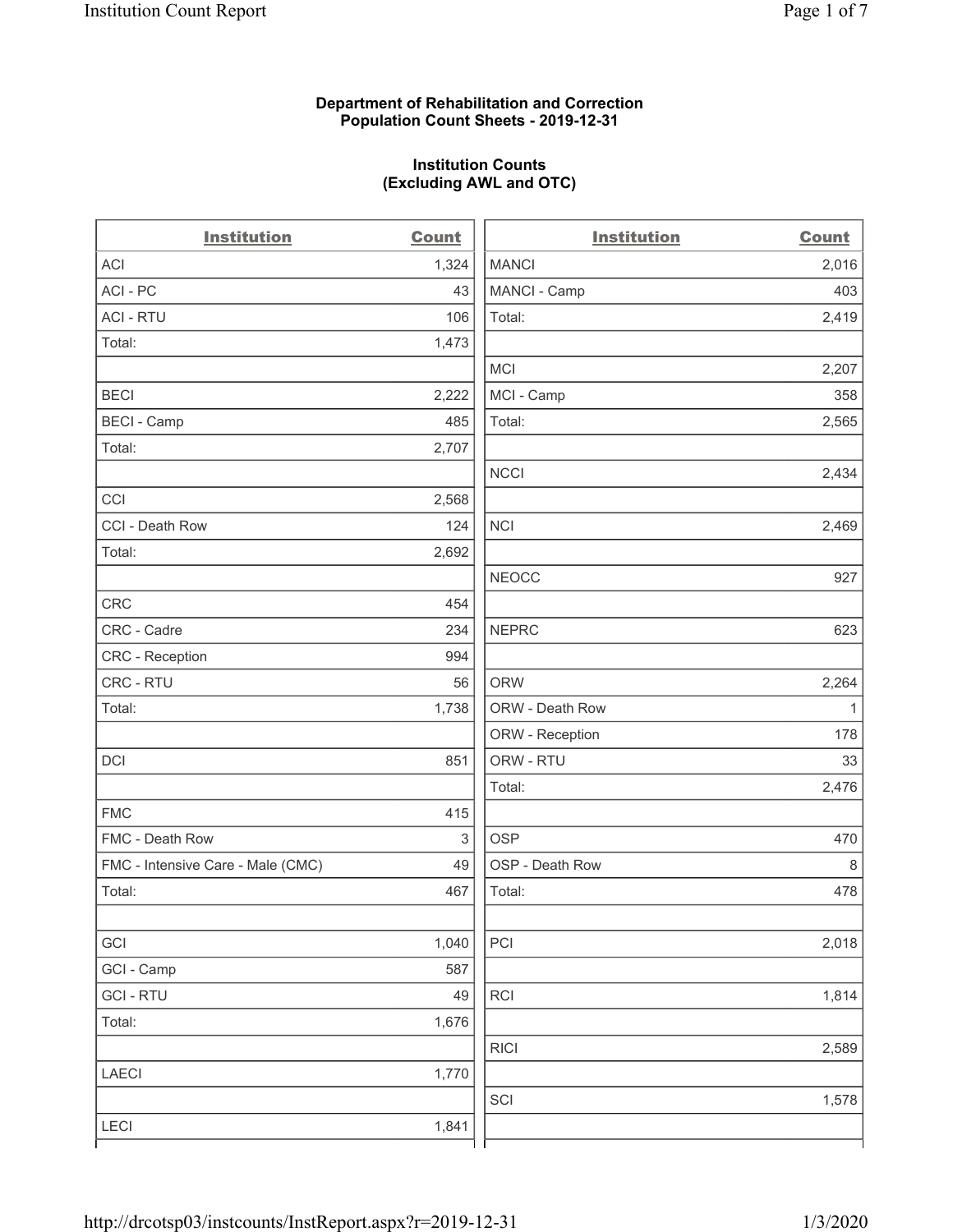| LECI - Camp              | 192   | <b>SOCF</b>    |                          | 1,260  |
|--------------------------|-------|----------------|--------------------------|--------|
| Total:                   | 2,033 | SOCF - RTU     |                          | 68     |
|                          |       | Total:         |                          | 1,328  |
| LOCI                     | 2,245 |                |                          |        |
|                          |       | <b>TCI</b>     |                          | 1,025  |
| LORCI                    | 185   | TCI - Camp     |                          | 435    |
| LORCI - Cadre            | 128   | Total:         |                          | 1,460  |
| <b>LORCI - Reception</b> | 1,193 |                |                          |        |
| Total:                   | 1,506 | <b>TOCI</b>    |                          | 774    |
|                          |       | <b>TOCI-PC</b> |                          | 95     |
| <b>MACI</b>              | 995   | Total:         |                          | 869    |
| MACI - Minimum           | 1,236 |                |                          |        |
| Total:                   | 2,231 | <b>WCI</b>     |                          | 1,266  |
|                          |       | <b>WCI-RTU</b> |                          | 30     |
|                          |       | Total:         |                          | 1,296  |
|                          |       |                | <b>Total Population:</b> | 48,732 |

\* The Total Population includes 30 Offenders with Reason Codes 30 & 31. \*\* The Total Population includes 38 Offenders with Reason Code 0A.

# **Male Population by Security Level (Include AWL and Exclude OTC)**

| <b>Security Level</b>  |                   | <b>Body</b> | <b>AWL</b>     | $(-OTC)$ | <b>Total</b> |
|------------------------|-------------------|-------------|----------------|----------|--------------|
| <b>Total Level E</b>   |                   | 932         | $\overline{4}$ | 4        | 932          |
| Total Level 4          |                   | 1,732       | 20             | 14       | 1,738        |
| Total Level 3          |                   | 11,285      | 183            | 156      | 11,312       |
| Total Level 2          |                   | 16,594      | 192            | 139      | 16,647       |
| Total Level 1          |                   | 14,021      | 142            | 78       | 14,085       |
| <b>Total Death Row</b> |                   | 139         | 0              | $\Omega$ | 139          |
|                        | <b>Total Male</b> | 44,703      | 541            | 391      | 44,853       |

# **Female Population by Institution (Include AWL and Exclude OTC)**

| <b>Institution</b>     | <b>Body</b> | <b>AWL</b> | $(-OTC)$ | <b>Total</b> |
|------------------------|-------------|------------|----------|--------------|
| <b>DCI</b>             | 850         | 9          | 5        | 854          |
| <b>FMC</b>             | 6           |            |          |              |
| <b>NEPRC</b>           | 623         | 10         |          | 632          |
| <b>ORW</b>             | 2,263       | 39         | 22       | 2,280        |
| <b>ORW - Death Row</b> |             |            |          |              |
| <b>ORW</b> - Reception | 178         | 6          | 5        | 179          |
|                        |             |            |          |              |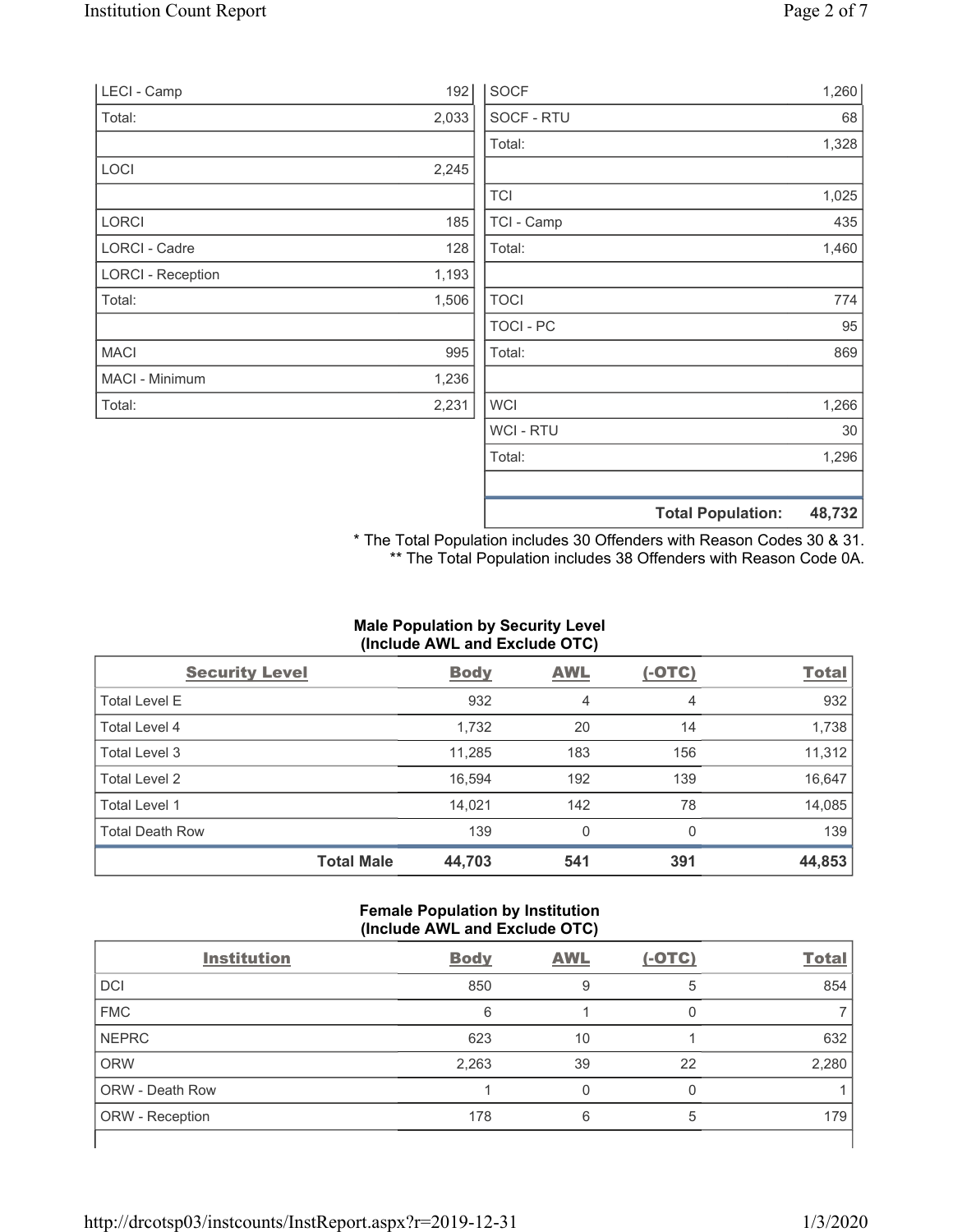| ORW - RTU |                          | 33     |     |     | 33     |
|-----------|--------------------------|--------|-----|-----|--------|
|           | <b>Total Female</b>      | 3.954  | 65  | 33  | 3,986  |
|           |                          |        |     |     |        |
|           | <b>Total Population:</b> | 48,657 | 606 | 424 | 48,839 |

# **Male Population by Institution: Security Level 5 and E (Include AWL and Exclude OTC)**

| <b>Institution</b> | <b>Body</b>                 | <b>AWL</b>              | $(-OTC)$       | <b>Total</b>     |
|--------------------|-----------------------------|-------------------------|----------------|------------------|
| ACI                | 2                           | $\mathbf 0$             | 0              | $\overline{2}$   |
| <b>BECI</b>        |                             | $\mathbf 0$             | $\mathbf 0$    | 1                |
| CRC                | $\overline{4}$              | $\overline{0}$          | $\Omega$       | $\overline{4}$   |
| CRC - Reception    |                             | $\boldsymbol{0}$        | $\mathbf 0$    | 1                |
| CRC - RTU          | 7                           | 0                       | 0              | $\overline{7}$   |
| LECI               | 2                           | $\overline{0}$          | 0              | $\sqrt{2}$       |
| <b>MACI</b>        | $\boldsymbol{9}$            | 1                       |                | $\boldsymbol{9}$ |
| <b>MANCI</b>       |                             | $\mathbf 0$             | $\mathbf 0$    | 1                |
| <b>OSP</b>         | 313                         | 1                       | 1              | 313              |
| <b>SOCF</b>        | 438                         | $\overline{2}$          | $\overline{2}$ | 438              |
| <b>TOCI</b>        | 139                         | $\boldsymbol{0}$        | 0              | 139              |
| TOCI - PC          |                             | $\boldsymbol{0}$        | 0              | 1                |
| <b>WCI</b>         | 8                           | $\overline{0}$          | 0              | $\,8\,$          |
| WCI-RTU            | 6                           | $\overline{0}$          | O              | 6                |
|                    | <b>Total Level 5</b><br>932 | $\overline{\mathbf{4}}$ | 4              | 932              |

# **Male Population by Institution: Security Level 4 (Include AWL and Exclude OTC)**

| <b>Institution</b>                | <b>Body</b>    | <b>AWL</b> | $(-OTC)$     | <b>Total</b> |
|-----------------------------------|----------------|------------|--------------|--------------|
| <b>ACI</b>                        | 5              |            | $\mathbf{0}$ | 6            |
| CRC                               | 4              |            |              | 4            |
| CRC - RTU                         | 11             | 0          | $\Omega$     | 11           |
| <b>FMC</b>                        | 3              |            | $\Omega$     | 4            |
| FMC - Intensive Care - Male (CMC) |                | 0          | $\Omega$     |              |
| LOCI                              | $\Omega$       | 4          | 4            |              |
| <b>LORCI</b>                      | 3              | $\Omega$   | $\Omega$     | 3            |
| <b>LORCI - Cadre</b>              | 1              | $\Omega$   | $\Omega$     |              |
| <b>LORCI - Reception</b>          | $\overline{2}$ | $\Omega$   | $\Omega$     | 2            |
| <b>MACI</b>                       | 14             | $\Omega$   | $\Omega$     | 14           |
| <b>MANCI</b>                      | 3              | $\Omega$   | $\Omega$     | 3            |
| <b>NEOCC</b>                      | 5              | $\Omega$   | $\Omega$     | 5            |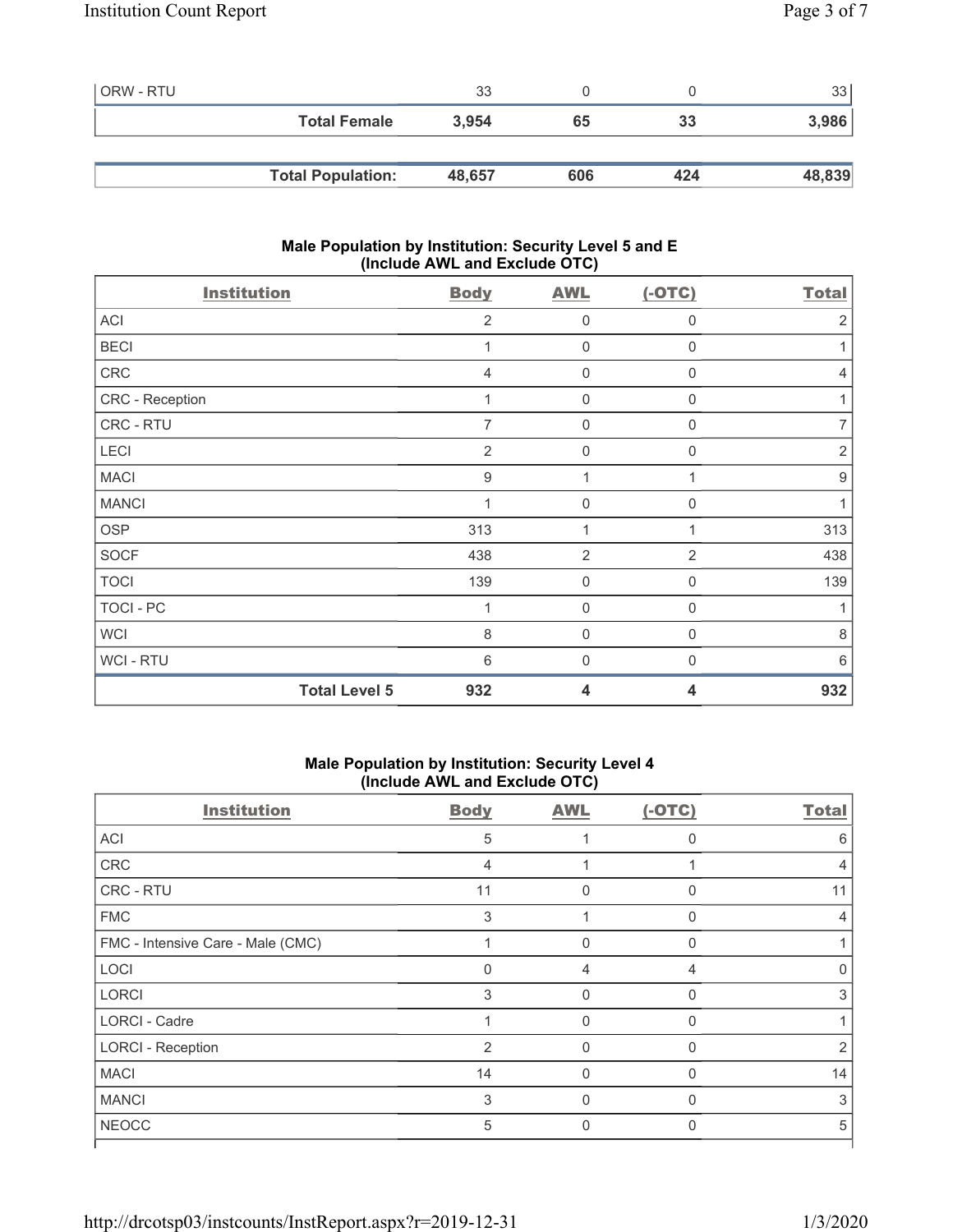| <b>OSP</b>       |                      | 139   |    |    | 139   |
|------------------|----------------------|-------|----|----|-------|
| <b>SOCF</b>      |                      | 816   | 8  | 5  | 819   |
| SOCF - RTU       |                      | 68    |    |    | 68    |
| <b>TCI</b>       |                      | 6     | 0  |    | 6     |
| <b>TOCI</b>      |                      | 630   | 4  |    | 631   |
| <b>TOCI - PC</b> |                      | 16    | U  |    | 16    |
| <b>WCI</b>       |                      | ີ     |    |    | 3     |
| WCI-RTU          |                      | ◠     |    |    |       |
|                  | <b>Total Level 4</b> | 1,732 | 20 | 14 | 1,738 |

## **Male Population by Institution: Security Level 3 (Include AWL and Exclude OTC)**

| <b>Institution</b>                | <b>Body</b>      | <b>AWL</b>     | $(-OTC)$            | <b>Total</b>              |
|-----------------------------------|------------------|----------------|---------------------|---------------------------|
| <b>ACI</b>                        | 19               | $\mathsf 0$    | $\mathsf 0$         | 19                        |
| ACI-PC                            | $\,8\,$          | $\mathbf 0$    | $\mathbf 0$         | $\,8\,$                   |
| <b>BECI</b>                       | $\mathbf{1}$     | $\mathbf 0$    | $\mathbf 0$         | $\mathbf{1}$              |
| CCI                               | $\overline{2}$   | $\mathbf 0$    | $\mathbf 0$         | $\sqrt{2}$                |
| CRC                               | 212              | 10             | 10                  | 212                       |
| CRC - Cadre                       | 22               | $\mathbf 0$    | $\mathsf{O}\xspace$ | 22                        |
| <b>CRC</b> - Reception            | 543              | 16             | 16                  | 543                       |
| CRC - RTU                         | 38               | $\mathbf 0$    | $\mathsf{O}\xspace$ | 38                        |
| <b>FMC</b>                        | $\boldsymbol{9}$ | $\mathbf 0$    | $\mathsf 0$         | $\boldsymbol{9}$          |
| FMC - Intensive Care - Male (CMC) | 3                | $\mathsf 0$    | $\mathsf{O}\xspace$ | $\ensuremath{\mathsf{3}}$ |
| <b>LAECI</b>                      | 10               | $\mathbf 0$    | $\mathsf 0$         | $10$                      |
| LECI                              | 1,751            | 18             | 12                  | 1,757                     |
| LOCI                              | $\mathbf{1}$     | $\mathbf 0$    | $\mathsf 0$         | $\mathbf{1}$              |
| LORCI                             | 65               | 60             | 59                  | 66                        |
| LORCI - Cadre                     | 10               | $\mathbf 0$    | $\mathsf 0$         | 10                        |
| <b>LORCI - Reception</b>          | 956              | $\sqrt{4}$     | $\overline{2}$      | 958                       |
| <b>MACI</b>                       | 873              | $\mathfrak{S}$ | $\mathbf{1}$        | 875                       |
| <b>MANCI</b>                      | 1,918            | 26             | 21                  | 1,923                     |
| <b>NCCI</b>                       | 5                | $\mathbf 0$    | $\mathsf 0$         | $\sqrt{5}$                |
| <b>NCI</b>                        | 1                | $\mathbf{1}$   | $\mathbf{1}$        | 1                         |
| <b>NEOCC</b>                      | 907              | $\overline{4}$ | $\overline{2}$      | 909                       |
| <b>OSP</b>                        | $\mathbf{1}$     | $\mathsf 0$    | $\mathsf 0$         | $\mathbf{1}$              |
| PCI                               | 42               | $\sqrt{2}$     | $\mathsf 0$         | 44                        |
| RCI                               | 1,624            | 10             | $\boldsymbol{9}$    | 1,625                     |
| <b>RICI</b>                       | $\mathbf{1}$     | $\mathbf 0$    | $\mathsf{O}\xspace$ | $\mathbf{1}$              |
| SOCF                              | 6                | $\mathbf 0$    | $\mathsf 0$         | $\,6\,$                   |
| <b>TCI</b>                        | 940              | $9$            | 8                   | 941                       |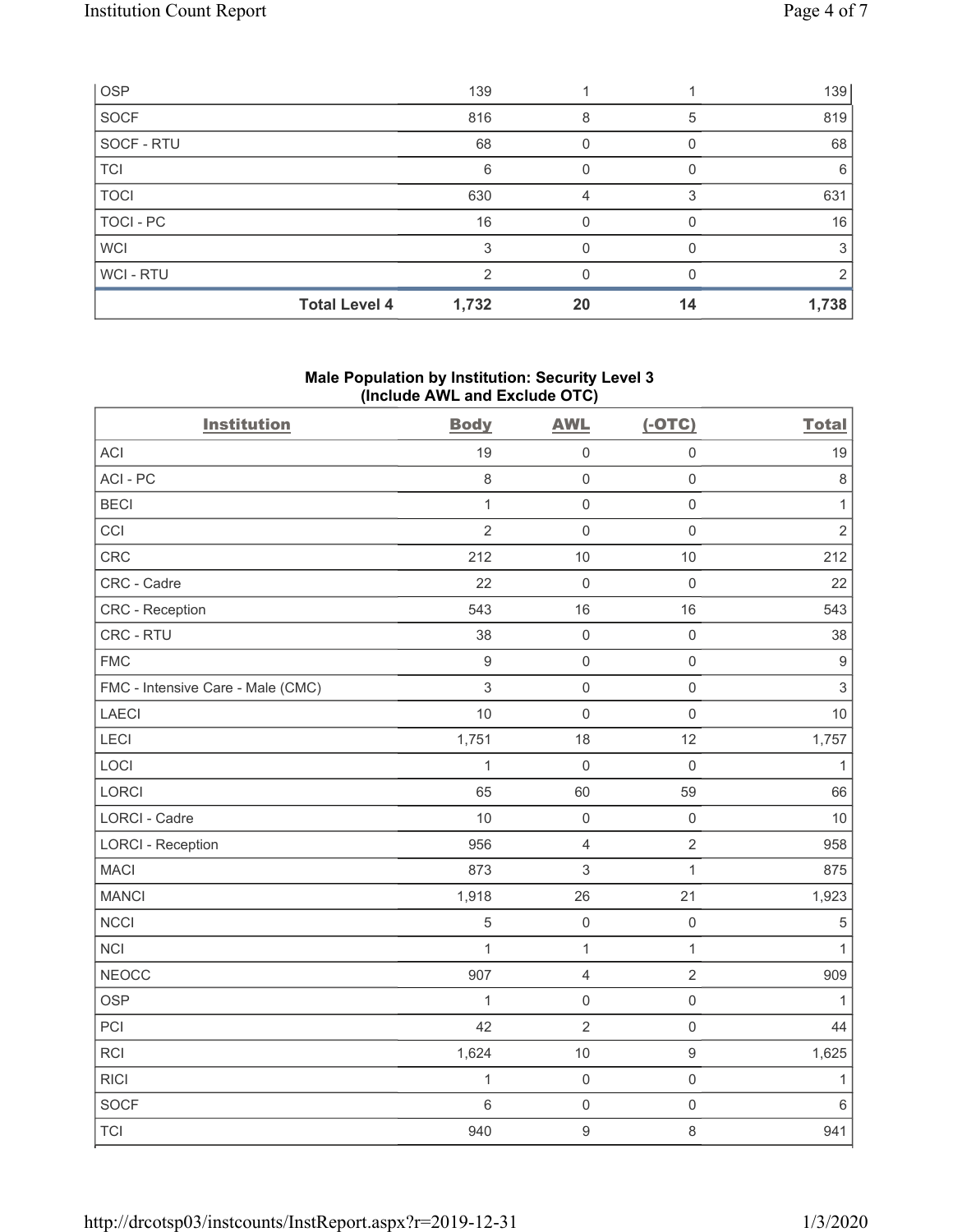| TCI - Camp  |                      |        |     |     |        |
|-------------|----------------------|--------|-----|-----|--------|
| <b>TOCI</b> |                      | 5      |     |     | 5      |
| TOCI - PC   |                      | 78     |     |     | 78     |
| <b>WCI</b>  |                      | 1,215  | 20  | 15  | 1,220  |
| WCI-RTU     |                      | 18     |     |     | 18     |
|             | <b>Total Level 3</b> | 11,285 | 183 | 156 | 11,312 |

# **Male Population by Institution: Security Level 2 (Include AWL and Exclude OTC)**

| <b>Institution</b>                | <b>Body</b>  | <b>AWL</b>                | $(-OTC)$            | <b>Total</b> |
|-----------------------------------|--------------|---------------------------|---------------------|--------------|
| ACI                               | 745          | $\,6\,$                   | 3                   | 748          |
| ACI-PC                            | 25           | $\mathsf{O}\xspace$       | $\mathsf{O}\xspace$ | 25           |
| <b>ACI - RTU</b>                  | 79           | $\mathbf 0$               | $\,0\,$             | 79           |
| <b>BECI</b>                       | 1,582        | 11                        | $\overline{7}$      | 1,586        |
| <b>BECI - Camp</b>                | 1            | $\mathsf{O}\xspace$       | $\mathsf{O}\xspace$ | $\mathbf{1}$ |
| CCI                               | 1,974        | 12                        | $\overline{7}$      | 1,979        |
| CRC                               | 130          | $\,$ 3 $\,$               | $\sqrt{3}$          | 130          |
| CRC - Cadre                       | 211          | $\mathsf 0$               | $\mathsf{O}\xspace$ | 211          |
| <b>CRC</b> - Reception            | 292          | 12                        | 12                  | 292          |
| DCI                               | $\mathbf{1}$ | $\mathsf{O}\xspace$       | $\mathsf{O}\xspace$ | $\mathbf{1}$ |
| <b>FMC</b>                        | 15           | $\mathbf{1}$              | $\mathsf{O}\xspace$ | 16           |
| FMC - Intensive Care - Male (CMC) | 14           | $\mathsf{O}\xspace$       | $\mathsf{O}\xspace$ | 14           |
| GCI                               | 401          | $\ensuremath{\mathsf{3}}$ | $\mathbf{1}$        | 403          |
| <b>GCI-RTU</b>                    | 38           | $\mathbf 0$               | $\mathsf 0$         | 38           |
| LAECI                             | 1,130        | 21                        | 19                  | 1,132        |
| LECI                              | 82           | $\mathbf 0$               | $\mathbf 0$         | 82           |
| LOCI                              | 1,385        | 13                        | 11                  | 1,387        |
| LORCI                             | 102          | 17                        | 16                  | 103          |
| LORCI - Cadre                     | 117          | $\mathbf{1}$              | $\mathsf 0$         | 118          |
| <b>LORCI - Reception</b>          | 108          | $\mathbf{1}$              | $\mathbf{1}$        | 108          |
| <b>MACI</b>                       | 98           | $\mathbf 5$               | $\mathbf 5$         | 98           |
| <b>MANCI</b>                      | 72           | $\mathsf{O}\xspace$       | $\,0\,$             | 72           |
| MCI                               | 1,686        | 16                        | 6                   | 1,696        |
| <b>NCCI</b>                       | 1,156        | $\,8\,$                   | 8                   | 1,156        |
| <b>NCI</b>                        | 1,492        | 21                        | 17                  | 1,496        |
| <b>NEOCC</b>                      | 15           | 0                         | 0                   | 15           |
| PCI                               | 858          | $10$                      | $\overline{2}$      | 866          |
| <b>RCI</b>                        | 190          | $\sqrt{2}$                | $\overline{2}$      | 190          |
| <b>RICI</b>                       | 1,407        | 21                        | 13                  | 1,415        |
| SCI                               | 1,107        | $\,8\,$                   | $\,6\,$             | 1,109        |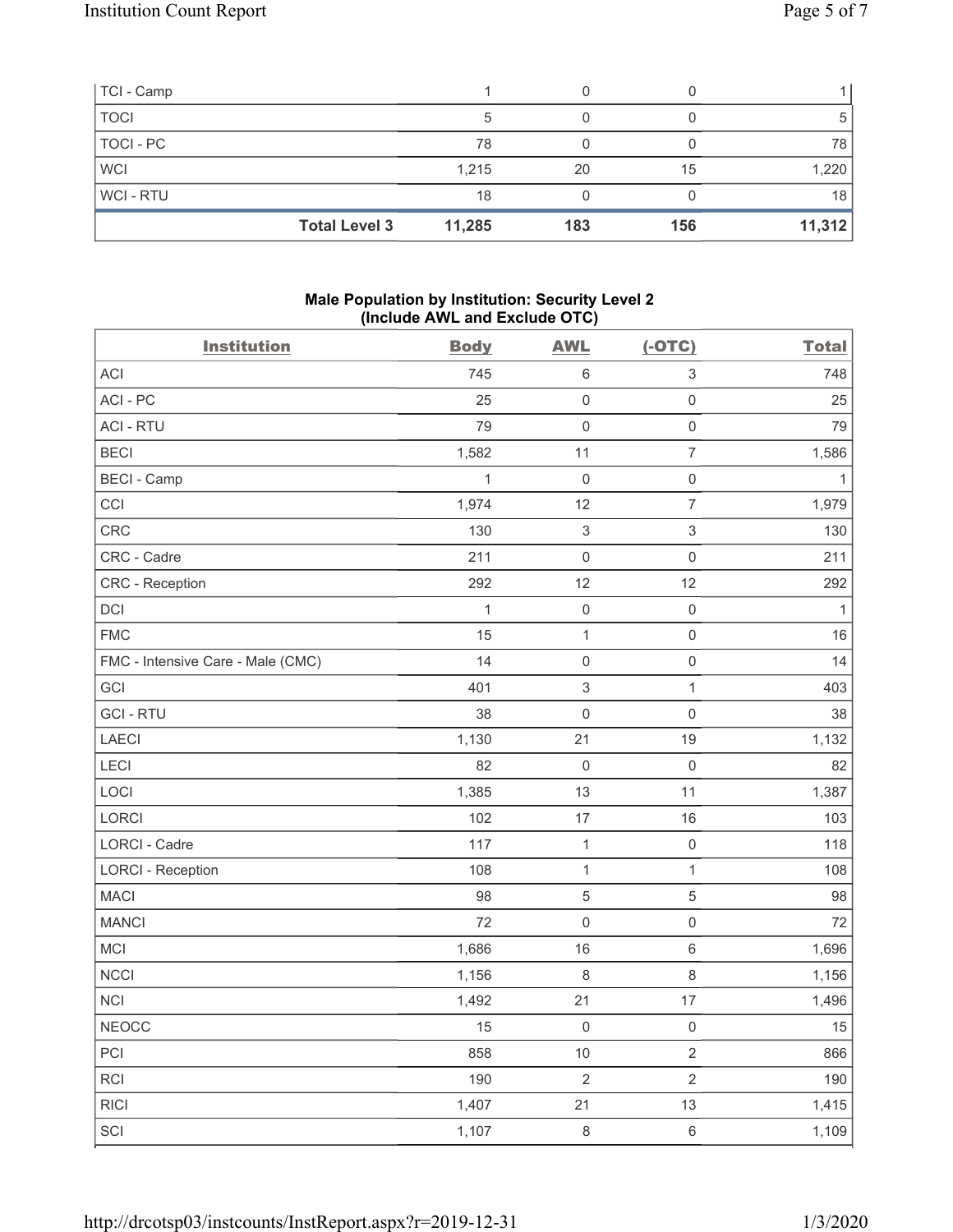| <b>TCI</b> |                      | 38     |     |     | 38     |
|------------|----------------------|--------|-----|-----|--------|
| TCI - Camp |                      |        |     |     | ◡      |
| <b>WCI</b> |                      | 40     |     |     | 40     |
|            | <b>Total Level 2</b> | 16,594 | 192 | 139 | 16,647 |

#### **Male Population by Institution: Security Level 1 (Include AWL and Exclude OTC)**

| <b>Institution</b>                | <b>Body</b>  | <b>AWL</b>                | $(-OTC)$                  | <b>Total</b> |
|-----------------------------------|--------------|---------------------------|---------------------------|--------------|
| <b>ACI</b>                        | 553          | $\ensuremath{\mathsf{3}}$ | 1                         | 555          |
| ACI-PC                            | 10           | $\mathsf{O}\xspace$       | $\mathsf{O}\xspace$       | 10           |
| <b>ACI - RTU</b>                  | 27           | $\mathsf{O}\xspace$       | $\mathbf 0$               | 27           |
| <b>BECI</b>                       | 637          | 10                        | $6\,$                     | 641          |
| <b>BECI - Camp</b>                | 483          | $\mathsf 0$               | $\mathbf 0$               | 483          |
| CCI                               | 591          | $\overline{4}$            | 3                         | 592          |
| <b>CRC</b>                        | 42           | $\mathbf{1}$              | 1                         | 42           |
| CRC - Cadre                       | $\mathbf{1}$ | $\mathsf 0$               | $\mathbf 0$               | 1            |
| <b>CRC</b> - Reception            | 154          | $\,6\,$                   | $\,6\,$                   | 154          |
| <b>FMC</b>                        | 382          | $\overline{4}$            | 1                         | 385          |
| FMC - Intensive Care - Male (CMC) | 31           | $\mathsf{O}\xspace$       | $\mathbf 0$               | 31           |
| GCI                               | 639          | 15                        | $\,6\,$                   | 648          |
| GCI - Camp                        | 587          | $\mathsf{O}\xspace$       | $\mathbf 0$               | 587          |
| <b>GCI-RTU</b>                    | 11           | $\mathsf{O}\xspace$       | $\mathbf 0$               | 11           |
| <b>LAECI</b>                      | 630          | $\,6\,$                   | $6\,$                     | 630          |
| LECI                              | 5            | $\mathbf 5$               | 3                         | 7            |
| LECI - Camp                       | 192          | $\mathsf{O}\xspace$       | $\mathsf{O}\xspace$       | 192          |
| LOCI                              | 859          | $\ensuremath{\mathsf{3}}$ | $\sqrt{2}$                | 860          |
| LORCI                             | 15           | 11                        | $\boldsymbol{9}$          | 17           |
| <b>LORCI - Reception</b>          | 127          | $\mathsf 0$               | $\mathsf{O}\xspace$       | 127          |
| MACI - Minimum                    | 1,236        | $\boldsymbol{9}$          | $\overline{4}$            | 1,241        |
| <b>MANCI</b>                      | 22           | $\,$ 3 $\,$               | $\overline{2}$            | 23           |
| MANCI - Camp                      | 403          | $\,$ 3 $\,$               | $\ensuremath{\mathsf{3}}$ | 403          |
| <b>MCI</b>                        | 521          | $\ensuremath{\mathsf{3}}$ | $\overline{2}$            | 522          |
| MCI - Camp                        | 358          | $\mathsf 0$               | $\mathsf{O}\xspace$       | 358          |
| NCCI                              | 1,272        | 4                         | $\ensuremath{\mathsf{3}}$ | 1,273        |
| <b>NCI</b>                        | 975          | $10$                      | $\boldsymbol{7}$          | 978          |
| <b>OSP</b>                        | 17           | $\mathbf{1}$              | $\mathbf 0$               | 18           |
| PCI                               | 1,118        | 16                        | $\sqrt{5}$                | 1,129        |
| <b>RICI</b>                       | 1,181        | 14                        | $\sqrt{4}$                | 1,191        |
| SCI                               | 470          | $\sqrt{3}$                | $\mathbf{1}$              | 472          |
| <b>TCI</b>                        | 41           | $\boldsymbol{7}$          | $\sqrt{2}$                | 46           |